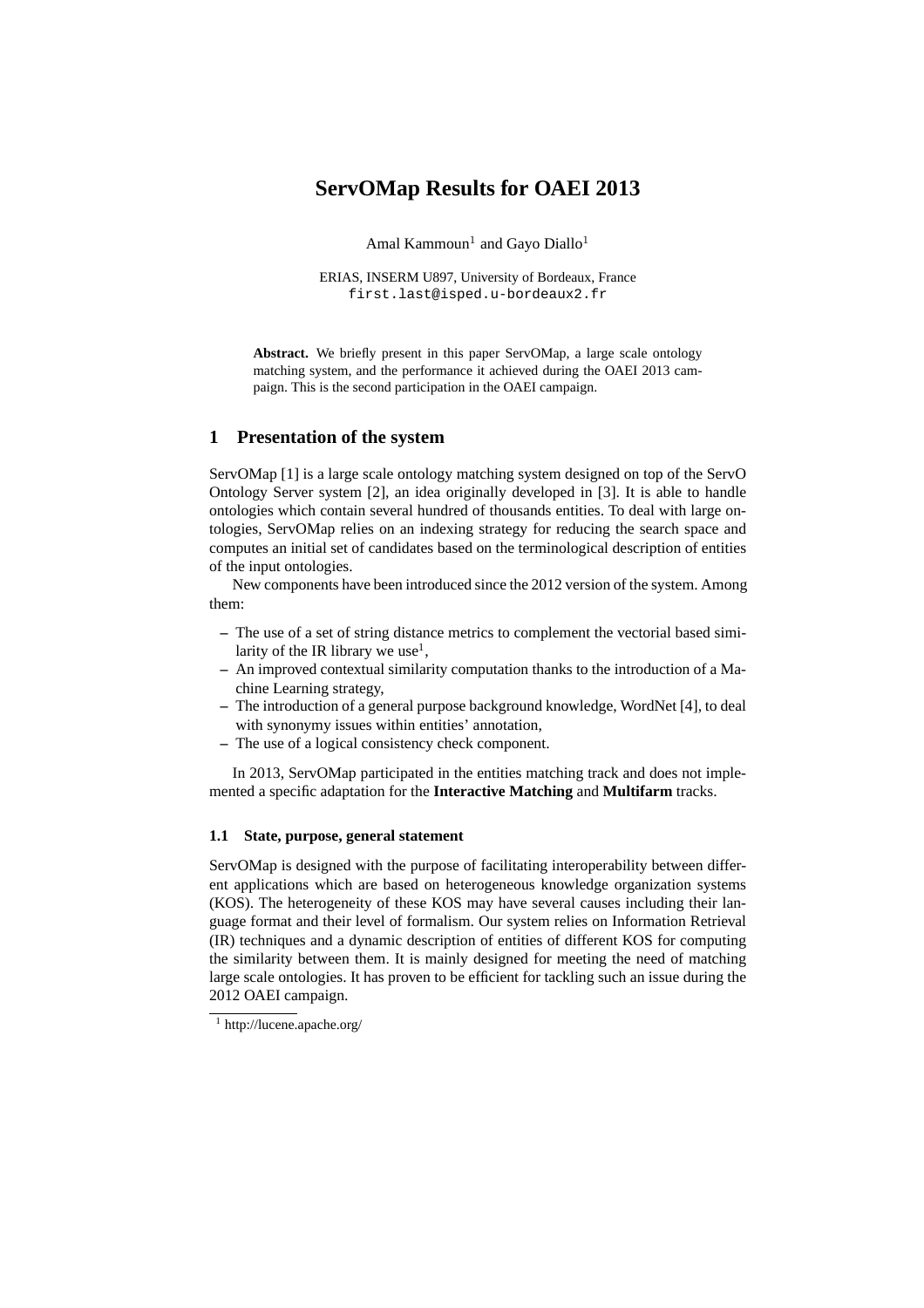#### **1.2 Specific techniques used**

ServOMap has a set of components highly configurable. The overall workflow is depicted on figure 1. It includes three steps briefly described in the following. Typically, the input of the process is two ontologies which can be described in OWL, RDF(S), SKOS or OBO. ServOMap provides a set of weighted correspondences [5] between the entities of these input ontologies.



Fig. 1. ServOMap matching process.

**Initialization Step.** During the initialization step, the **Ontology Loading** component has in charge of processing the input ontologies. For each entity (concept, property, individual), a virtual document from the set of annotations is generated for indexing purpose. These annotations include the ID, labels, comments and, if the entity is a concept, information about it properties. For an individual, the values of domain and range are considered as well.

**Metadata Generation**. A set of metrics are computed. They include the size of input ontologies in term of concepts, properties and individuals, the list of languages denoting the annotations of entities (labels, comments), etc. Determining the size helps adapting latter the matching strategy. Indeed, besides detecting an instances matching case, we distinguish this year small (less than 500 concepts) from large ontologies. Detecting the set of languages allows using latter the appropriate list of stopwords.

**Ontology Indexing**. With ServOMap we consider an ontology as a corpus of semantic document to process. Therefore, the purpose of the indexing module is to build an inverted index for each input ontology from the virtual documents generated previously. The content of each virtual document is passed through a set of filters: stopwords removal, non alphanumeric characters removal, lowercasing and stemming labels, converting numbers to characters. In addition, labels denoting concepts are enriched by their permutation. This operation is applied to the first 4 words of each label. For instance, after enriching the term '*Bone Marrow Donation*' we obtain the set {*Bone Marrow Donation, Marrow Bone Donation, Marrow Donation Bone, Donation Marrow Bone, Donation Bone Marrow*}.

Further, two strategies are used for indexing, *exact* and *relaxed* indexing. Exact indexing allows high precise retrieving. In this case, before the indexing process, all words for each label are concatained by removing spaces between them. In addition,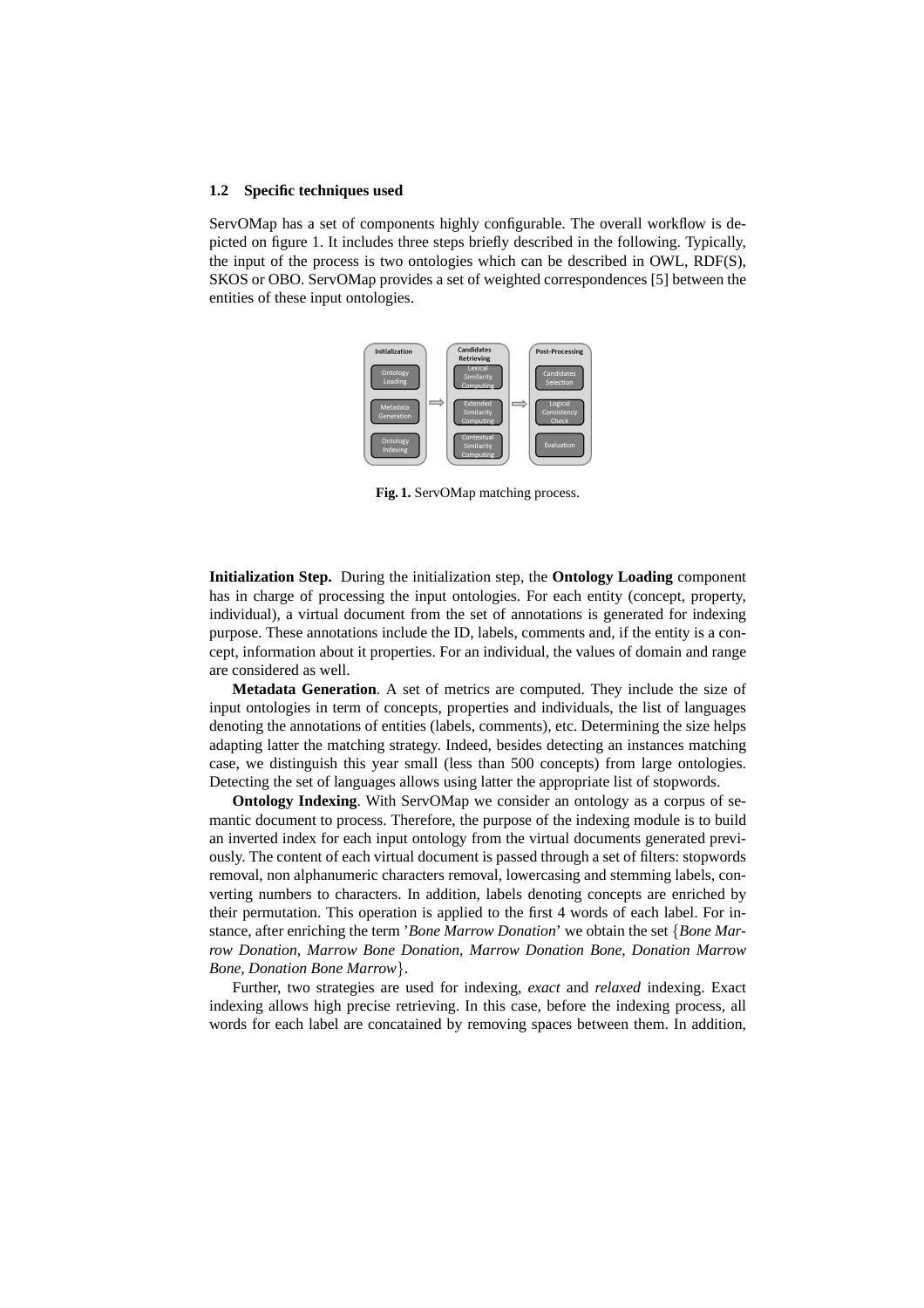for optimization purpose, the possibility is offered to index each entity with information about its siblings, descendants and ancestors.

**Candidates Retrieving.** The objective is to compute a set of candidates mappings M  $=\bigcup (M_{exact}, \mathbf{M}_{relaxed}, \mathbf{M}_{context}, \mathbf{M}_{prop})$ .

**Lexical Similarity Computing**. Let's assume that after the initializing step we have two indexes  $I_1$  and  $I_2$  corresponding respectively to the input ontologies  $O_1$  and  $O_2$ . The first step for candidates retrieving is to compute the initial set of candidates mappings constituted by only couple of concepts and denoted by  $M_{exact}$ . This set is obtained by performing an exact search, respectively over  $I_1$  using  $O_2$  as search component and over  $I_2$  using  $O_1$ . To do so, a query which takes the form of a virtual document is generated for each concept and sent to the target index. The search is performed through the IR library which use the usual *tf.idf* score. We select the best K results having a score greater than a given threshold  $\theta$ . The obtained couples are filtered out in order to keep only those satisfying *the lexical similarity condition*. This condition is checked as follows.

For each filtered couple  $(c_1, c_2)$ , two lexical descriptions are generated. They are constituted respectively by ID and labels of  $c_1$  and its direct ancestors  $(\Gamma_1)$ , ID and labels of  $c_2$  and its direct ancestors  $(\Gamma_2)$ .

We compute a similarity  $Sim_{lex} = f(\alpha \times ISub(\Gamma_1, \Gamma_2), \beta \times QGram(\Gamma_1, \Gamma_2), \gamma \times$  $Lev(\Gamma_1, \Gamma_2)$ ), where I-Sub, QGram and Lev denote respectively the ISUB similarity measure [6], the QGram and Levenshtein distance. Coefficients  $\alpha$ ,  $\beta$  and  $\gamma$  are chosen empirically for OAEI 2013. All couples with  $Sim_{lex}$  greater than a threshold are selected. Finally,  $M_{exact}$  is the intersection of the two set of selected couples obtained after the search performed on the two indexes.

The same process is repeated in order to compute the set  $M_{relaxed}$  from the concepts not yet selected with the exact search. A similar strategy for computing  $M_{exact}$  is used for computing the similarity between the properties of the input ontologies. This generates the  $M_{prop}$  set. Here, the description of a property includes its domain and range.

**Extended Similarity Computing**. In order to deal with synonym issue, from the set of concepts not selected after the previous phase, we use the WordNet dictionary for retrieving alternative labels for concepts to be mapped. The idea is to check whether a concept in the first ontology is denoted by synonym terms in the second one. All couples in this case are retrieved as possible candidates.

**Contextual Similarity Computing**. The idea is to acquire new candidates mappings,  $M_{context}$ , among those couples which have not been selected in the previous steps. To do so, we rely on the structure of the ontology by considering that the similarity of two entities depends on the similarity of the entities that surround them. In 2013, we have introduced a Machine Learning strategy which uses  $M_{exact}$  as basis for training set using the WEKA tool [7]. Indeed, according to our tests, candidates mappings from  $M_{exact}$  use to be highly accurate. Therefore, retrieving candidates using contextual similarity is transformed as a classification problem. Each new couple is to be classified as *correct* or *incorrect* according to candidates already in  $M_{exact}$ .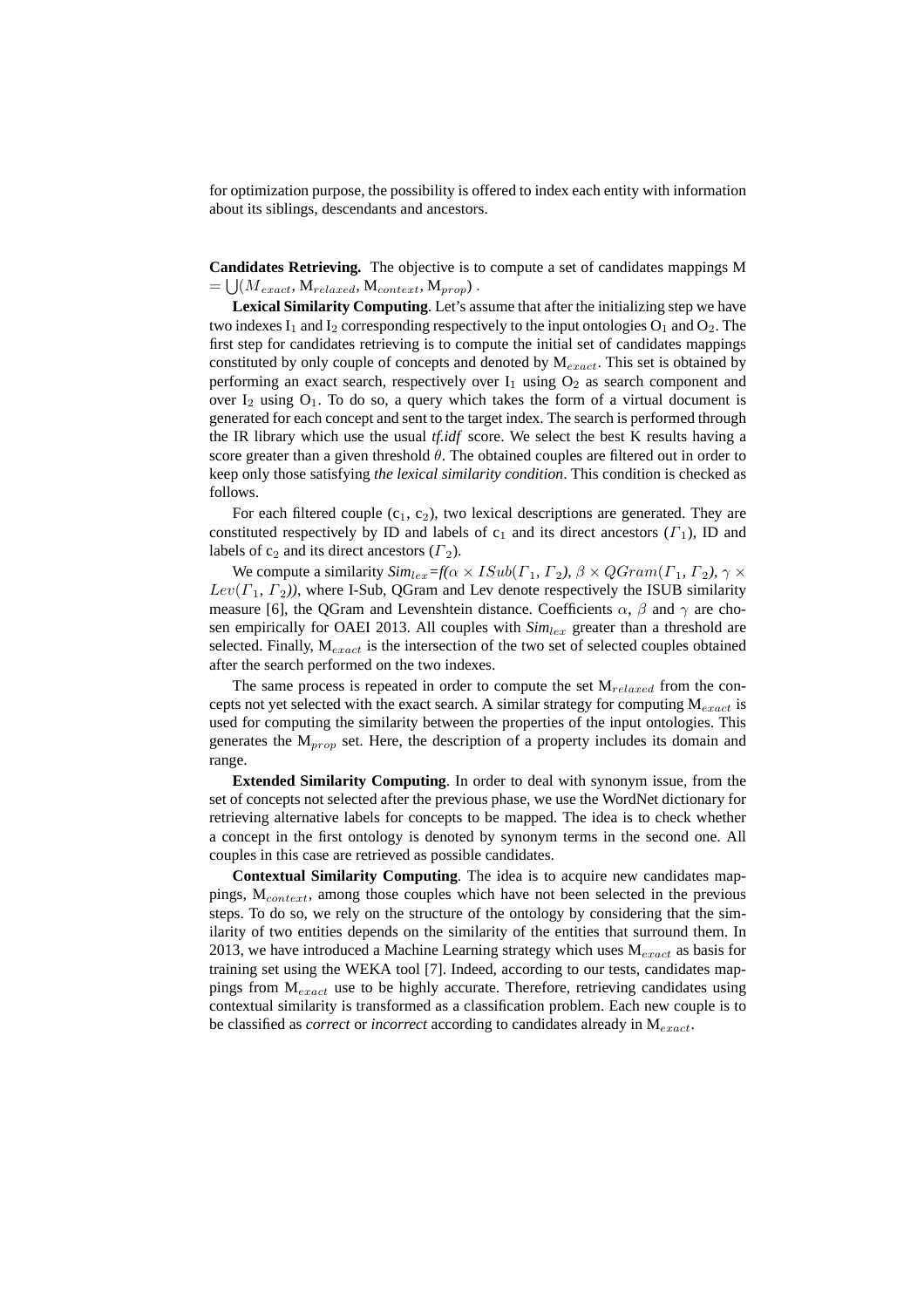We use 5 similarity measures (Levenshtein, Monge-Elkan, QGram, Jackard and BlockDistance) to compute the features of the training set. For each couple  $(c_1, c_2)$  $\in M_{exact}$ , we compute the 5 scores using the ID and labels associated to  $c_1$  and  $c_2$  and denote this entry as *correct*. We complete  $M_{exact}$  by randomly generating new couples assumed to be incorrect. To do so, for each couple  $(c_1, c_2)$  in  $M_{exact}$ , we compute the 5 scores for  $(c_1, \text{arcestor}(c_2))$ ,  $(\text{arcestor}(c_1), c_2)$ ,  $(\text{descendant}(c_1), c_2)$  and  $(c_1, \text{descenn})$  $dant(c_2)$ ) and denote them as *incorrect*. The *ancestor* and *descendant* functions retrieve the super-concepts and sub-concepts of a given concept. We use the J48 decision tree algorithm of Weka for generating the classifier.



**Fig. 2.** Strategy for contextual based candidates generation. For each couple of  $M_{exact}$ , the similarity of the surrounding concepts are looked up.

We build the dataset to classify as follows. The exact set is used to learn new candidates couples according to the strategy depicted on figure 2 by assuming here for instance that  $(a_6, b_6) \in M_{exact}$ . For each couple of  $M_{exact}$ , the idea is to retrieve possible couples not already in  $M_{exact}$  among the sub-concepts  $((a_7, b_7), (a_7, b_8), (a_8, b_8),$  $(a_8, b_7)$  in figure 2), the super-concepts and the siblings. For each candidate couple  $(c_1,$  $c_2$ ), if the score

$$
s = f(\text{getScoreDesc}(), \text{getScoreAsc}(), \text{getScoreSib}())
$$

is greater than a fixed threshold, then we compute the 5 similarity scores for  $(c_1, c_2)$ . The functions getScoreDesc(), getScoreAsc(), getScoreSib() compute respectively a score for  $(c_1, c_2)$  from its descendants, ancestors and siblings concepts. The obtained dataset is classified using the previously built classifier.

**Post-Processing Step** . This step involves enriching the set of candidates mapping (mainly incorporating those couples having all their sub-concepts mapped), the selection of the final candidates from the set M and performing inconsistency check. We have implemented a new filtering algorithm for selecting the best candidates based on their scores and we perform consistency check as already implemented in the 2012 version (disjoints concepts, criss-cross). Further, we use the repair facility of the LogMap system [8] to perform logical inconsistency check. Finally, we have implemented an evaluator for computing the usual Precision/Recall/F-measure for the generated final mappings if a reference alignment is provided.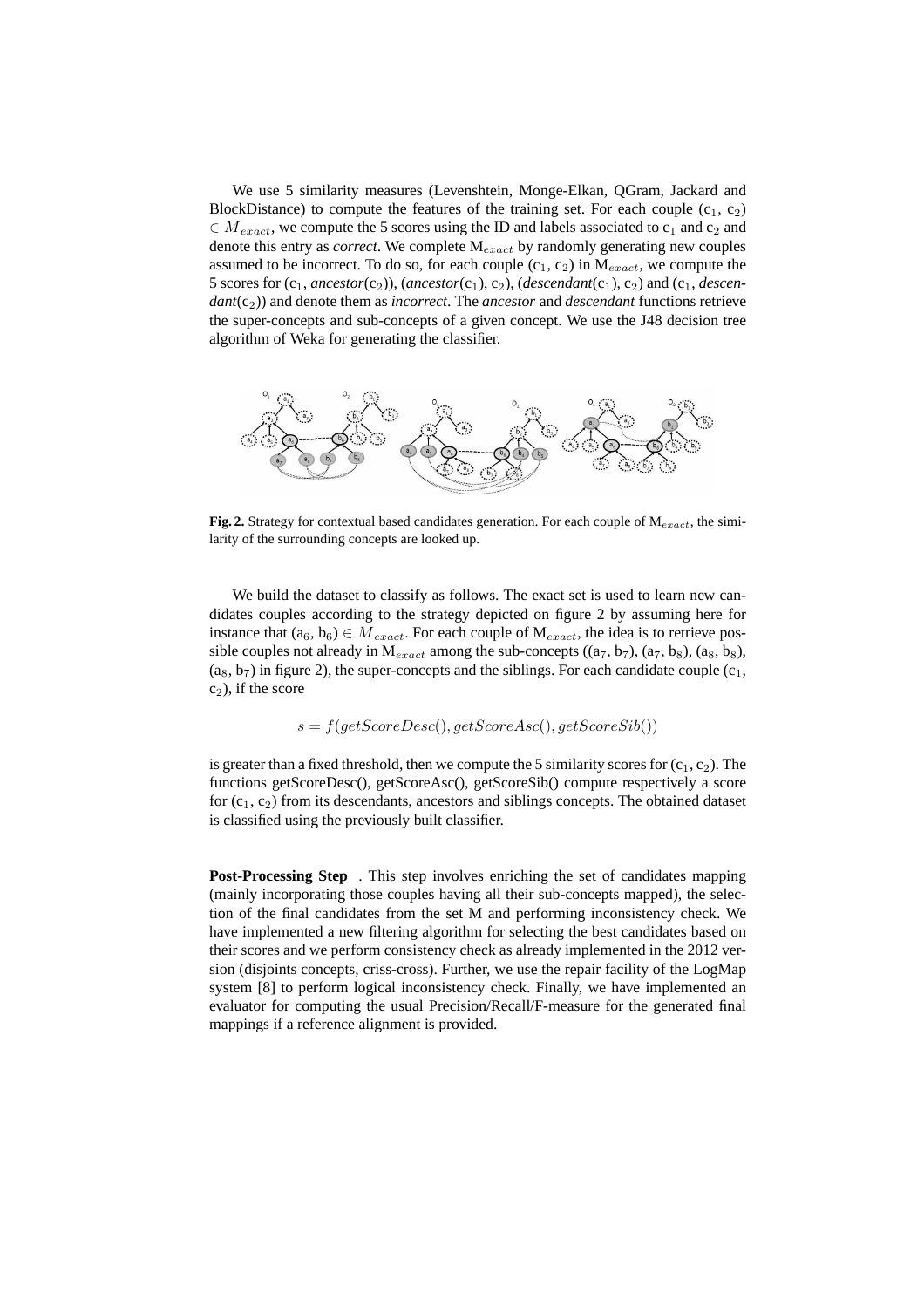#### **1.3 Adaptations made for the evaluation**

ServOMap is configured to adapt its strategy to the size of the input ontologies. Therefore, as mentioned earlier, two categories are considered: input ontology with size less than 500 concepts and ontology with size greater than 500 concepts. For large ontologies, our tests showed that exact search is sufficient for generating concepts mappings of OAEI test cases, while for small one relaxed and extended search is needed.

Further, according to the performance achieved by our system in OAEI 2012 [9], the focus of this year was more to improve the recall than optimizing the computation time. From technical point of view, the previous version of ServOMap was based on the following third party components: the JENA framework for processing ontologies and the Apache Luncene API as IR library. We have moved from JENA framework to the OWLAPI library for ontology processing, in particular for handling in an efficient manner complex domain and range axioms and taking into account wider formats of input ontologies. In addition, a more recent version of the IR library is used for the actual version. However, in order to have a compatible SEALS client, we have downgraded the version of the Apache Lucene API used for the evaluation. This leaded to a less robust system for the 2013 campaign as some components have not been fully adapted.

#### **1.4 Link to the system and parameters file**

The wrapped SEALS client for ServOMap version used for the OAEI 2013 edition is available at http://lesim.isped.u-bordeaux2.fr/ServOMap. The instructions for testing the tool is described in the tutorial dedicated to the SEALS client<sup>2</sup>.

#### **1.5 Link to the set of provided alignments**

The results obtained by ServOMap during OAEI 2013 are available at http://lesim.isped.ubordeaux2.fr/ServOMap/oaei2013.zip/.

### **2 Results**

We present in this section the results obtained by running the ServOMap system with the SEALS client. As the uploaded version does not implement multilingual and interactive matching features, the results of the corresponding tracks are not described here.

#### **2.1 Benchmark**

In the OAEI 2013 campaign, the Benchmark track includes only the bibliography test case in a blind mode. The experiments are performed on a Debian Linux virtual machine configured with four processors and 8GB of RAM. ServOMap finished the task in about 7mn. Because of some issues in processing tests set from #261-4 to #266, the results of ServOMap has been affected and decreased compared to 2012.

<sup>2</sup> http://oaei.ontologymatching.org/2013/seals-eval.html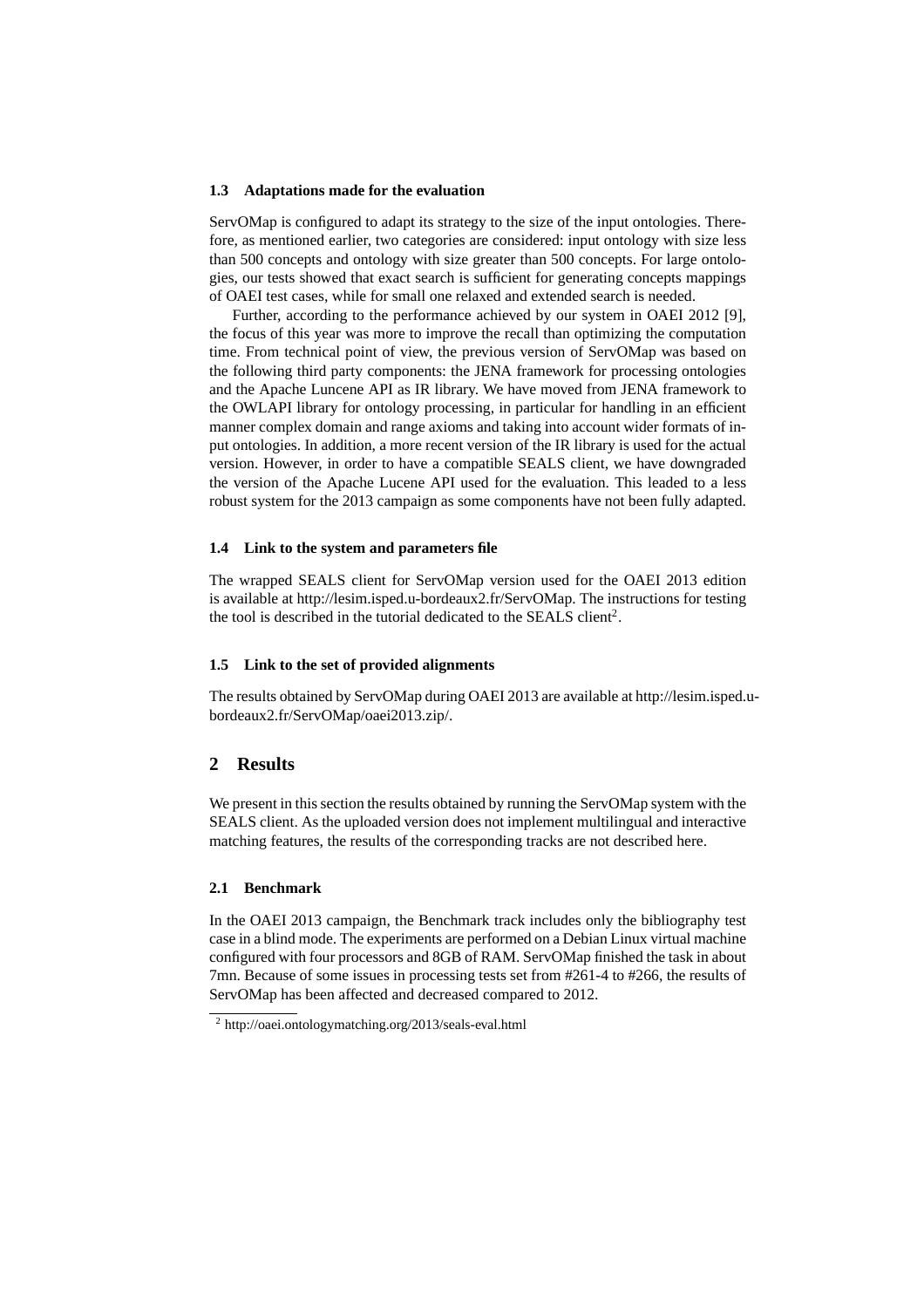|                                                         |  | Test set H-Precision H-Recall H-F-score |      |      |  |  |  |
|---------------------------------------------------------|--|-----------------------------------------|------|------|--|--|--|
|                                                         |  | $\vert$ biblioc $\vert$ 0.63            | 0.22 | 0.33 |  |  |  |
| <b>Table 1.</b> ServOMap results on the Benchmark track |  |                                         |      |      |  |  |  |

#### **2.2 Anatomy**

The Anatomy track consists of finding an alignment between the Adult Mouse Anatomy (2,744 classes) and a part of the NCI Thesaurus (3,304 classes). The evaluation is performed on a server with 3.46 GHz (6 cores) and 8GB RAM. Table 2 shows the results and runtime of ServOMap.

|                                                       |  |  |  | Test set Precision Recall F-score Runtime (s) |  |  |
|-------------------------------------------------------|--|--|--|-----------------------------------------------|--|--|
| Anatomy $0.961$ $0.618$ $0.752$                       |  |  |  | 43                                            |  |  |
| <b>Table 2.</b> ServoMap results on the Anatomy track |  |  |  |                                               |  |  |

### **2.3 Conference**

The conference track contains 16 ontologies from the same domain (conference organization). These ontologies are in English and each ontology must be matched against each other. The match quality was evaluated against an original (ra1) as well as entailed reference alignment (ra2). ServoMap increased its performance in term of F-measure by 0.07. The table 3 shows the results obtained on this track.

| Conference $(ra1)$<br>0.73 | 0.55 | 0.63 |
|----------------------------|------|------|
| Conference (ra2)<br>0.69   | 0.5  | 0.58 |

**Table 3.** ServOMap results on the Conference track

## **2.4 Library**

The library track is about matching two thesauri, the STW and the TheSoz thesaurus. They provide a vocabulary for economic respectively social science subjects and are used by libraries for indexation and retrieval. Thanks to the use of a new API for processing ontologies, ServOMap was able to handle directly the two thesauri of the library track without any adaptation. ServOMap performed the task in a longer time (4 compared to 2012 edition of OAEI, however by increasing the F-measure.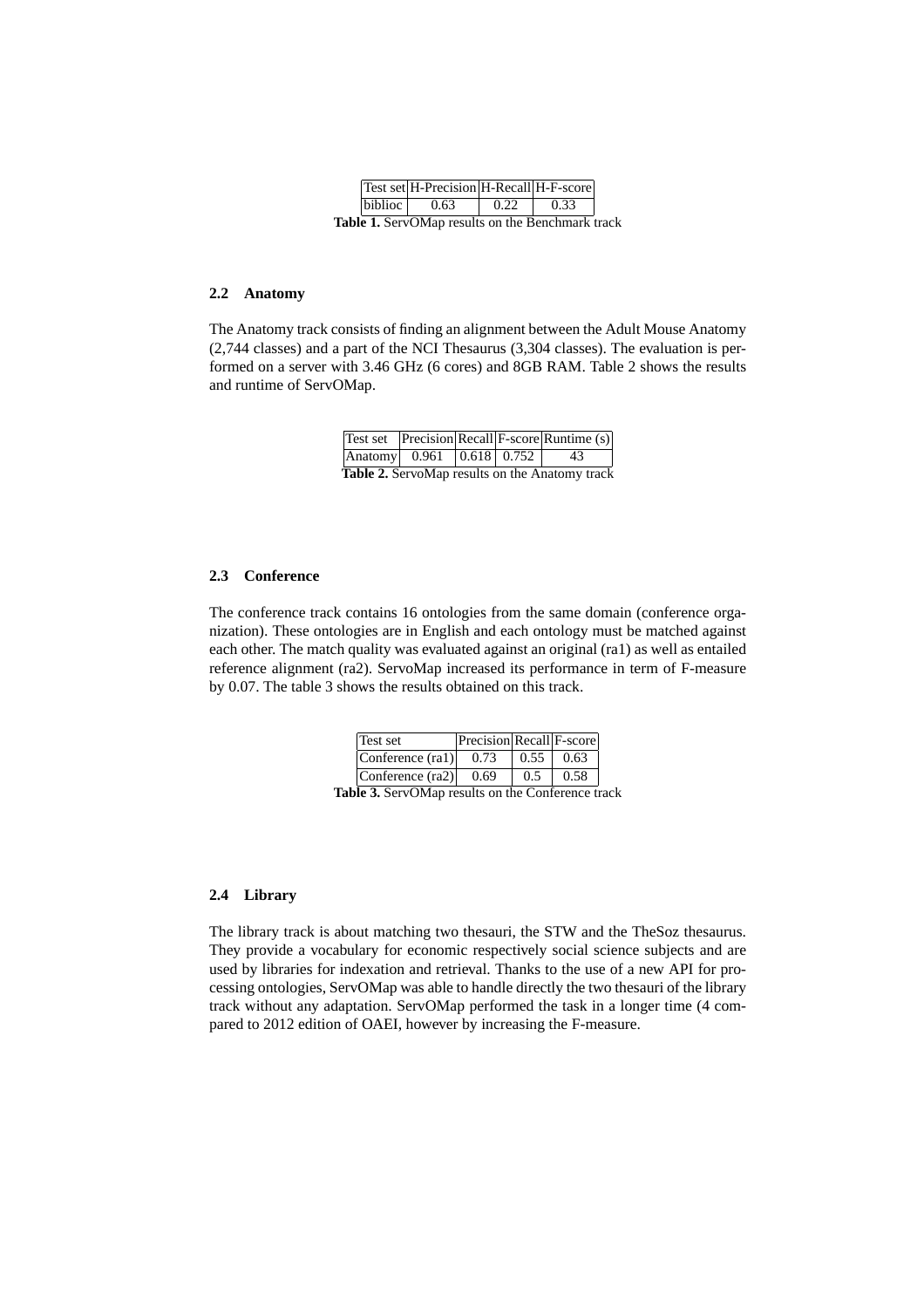|                                                       |  |                                      |  |  | Test set Precision Recall F-score Runtime (s) |  |
|-------------------------------------------------------|--|--------------------------------------|--|--|-----------------------------------------------|--|
|                                                       |  | Library  $0.699$   $0.783$   $0.739$ |  |  | 648                                           |  |
| <b>Table 4.</b> ServoMap results on the Library track |  |                                      |  |  |                                               |  |

#### **2.5 Large biomedical ontologies**

The Large BioMed track consists of finding alignments between the Foundational Model of Anatomy (FMA), SNOMED CT, and the National Cancer Institute Thesaurus (NCI). There are 6 sub tasks corresponding to different sizes of input ontologies (small fragment and whole ontology for FMA and NCI and small and large fragments for SNOMED CT). The results obtained by ServOMap are depicted on Table 5.

| Test set                       |       |                     |                    | Precision Recall F-score Runtime (s) |
|--------------------------------|-------|---------------------|--------------------|--------------------------------------|
| Small FMA-NCI                  | 0.951 |                     | $0.815$   $0.877$  | 141                                  |
| Whole FMA-NCI                  | 0.727 | $\vert 0.803 \vert$ | 0.763              | 2,690                                |
| Small FMA-SNOMED               | 0.955 |                     | $0.622 \mid 0.753$ | 391                                  |
| Whole FMA-Large SNOMED         | 0.861 | 0.620               | 0.721              | 4,059                                |
| Small SNOMED-NCI               | 0.933 | 0.642               | 0.761              | 1,699                                |
| <b>Whole NCI- Large SNOMED</b> | 0.822 | 0.637               | 0.718              | 6,320                                |

**Table 5.** ServOMap results on Large BioMed Track

## **3 General comments**

This is the second time that we participate in the OAEI campaign. While we participated with two configurations of our system to the 2012 edition of the campaign, respectively with ServOMap-lt and ServOMap, this year a unique version has been submitted. Several changes have been introduced. We moved from JENA to OWLAPI for processing ontologies and a more recent version of the Apache Lucene API that is used as IR tool. This last change introduced some issues on having a wrapped tool compatible with the Seals client. Therefore, the uploaded version of ServOMap uses a downgraded version of Lucene to be able to run correctly with the client. This resulted of a degraded performance and less robust system compared to that obtained with the actual version of our tool. Further, the uploaded version has not been optimized in term of computation time. This affected particularly the runtime for the Large BioMed Track.

### **3.1 Comments on the results**

The evaluated ServOMap version for OAEI 2013 shows a significant improvement for the conference and library track. We have increased our recall in several tasks without loosing enough in term of precision. Overall, We notice that, the introduction of string similarity measures and inconsistency repair facility affected the computation